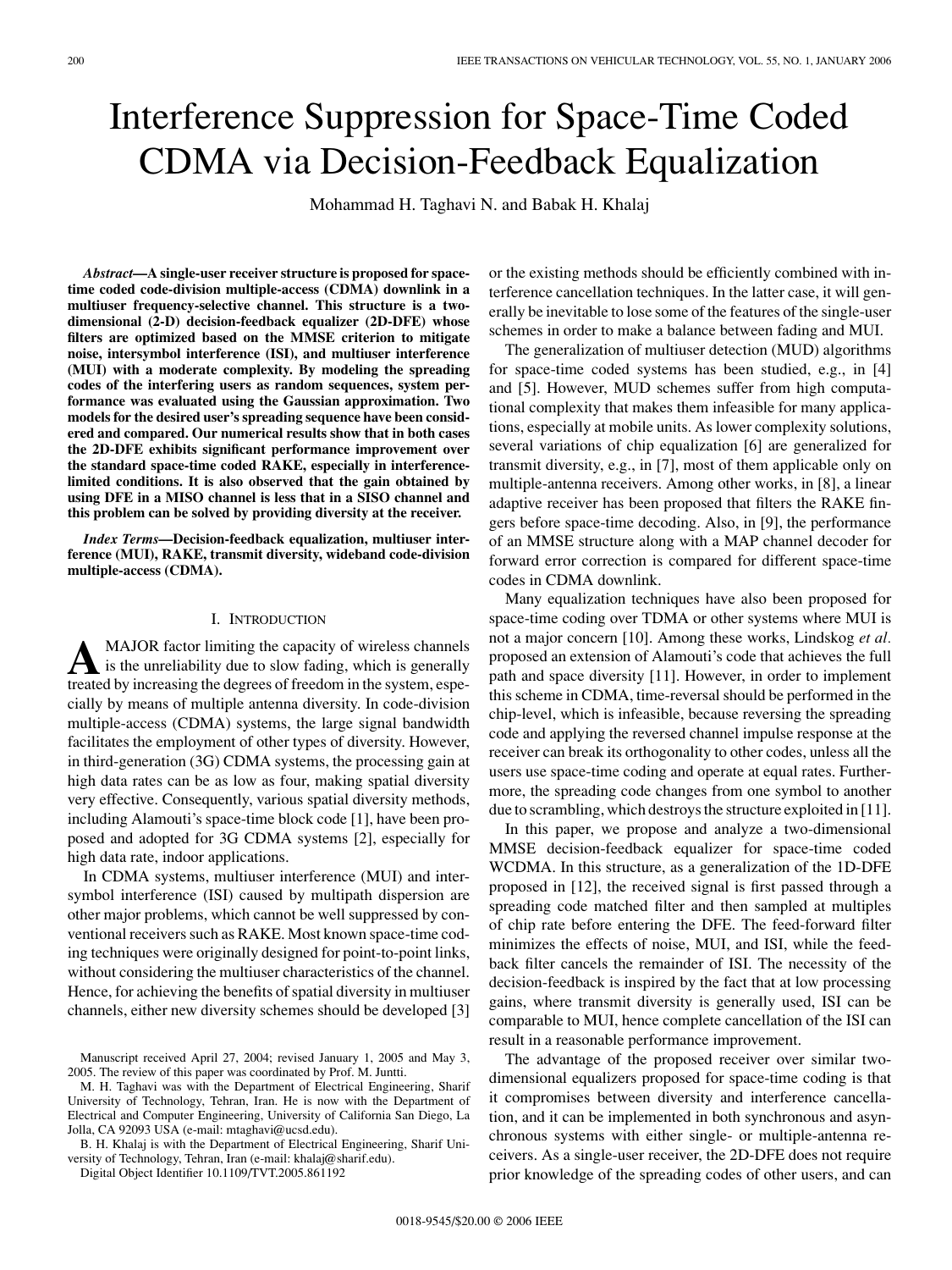be easily applied in multirate systems. Two cases have been considered for implementing the 2D-DFE. In the first case, the desired user's spreading code is explicitly used for deriving the equalizer parameters, so the equalizer should be updated as the spreading code changes over different symbols. In the second case, spreading codes of all users are considered as random sequences, thus reducing the computational complexity. As will be shown, both structures provide the highest gains in high data rates with a moderate number of users, which is typical in many indoor applications.

The rest of the paper is organized as follows. Section II describes the problem model. In Section III, the proposed 2-D decision feedback equalizer architecture is explained. Performance of 2D-DFE is evaluated and compared with that of 2D-RAKE and 1D-DFE in Section IV. Finally, Section V concludes the paper.

# II. SYSTEM MODEL

We consider a wideband CDMA downlink channel with transmit diversity, in which, for simplicity of equations, two transmit antennas at the base station and one receive antenna at the mobile unit are considered. We assume that all the  $K$  active users within the cell of interest are using the transmit diversity and the inter-cell interference is negligible, but extending the problem to the general case only requires minor modifications to the statistics of MUI. Also, we will first proceed with the assumption that all users have equal symbol rates, and in Appendix we will show how the solution can be applied to the multi-rate scenario.

Let  $s_k^{(i)}(n), n = 0, \ldots, N-1$ , be the kth user's space-time coded data sequence to be transmitted from antenna  $i$  within a specific time frame. The transmitted signal of user k from antenna  $i$  will then have the form

$$
x_k^{(i)}(t) = \sqrt{\frac{E_k}{2}} \sum_{n=0}^{N-1} s_k^{(i)}(n) a_{k,n}(t - nT_s)
$$
 (1)

where  $T_s$  is the symbol duration,  $E_k$  is the total energy per symbol for user k, and  $a_{k,n}(t)$  is the spreading waveform of user k at the nth symbol period. We can write  $a_{k,n}(t)$  as

$$
a_{k,n}(t) = \frac{1}{\sqrt{G_p}} \sum_{m=0}^{G_p - 1} c_{k,n}(m) p(t - mT_c)
$$
 (2)

where  $G_p$  is the processing gain,  $T_c$  is the chip duration,  $p(t)$ is the chip pulse shape signal, and  $c_{k,n}(m)$  is the kth user's spreading sequence which may vary over different symbols.

The channels from the two base station antennas to the receiver are modeled as quasi-stationary multipath fading channels with impulse responses  $h^{(1)}(t)$  and  $h^{(2)}(t)$  given by

$$
h^{(i)}(t) = \sum_{l=0}^{L-1} h_l^{(i)} \delta(t - \tau_l), \quad i = 1, 2
$$
 (3)

where L is the number of paths,  $h_l^{(i)}$  is a complex coefficient modeling the amplitude and phase variations for the lth path, and  $\tau_l$  is the delay related to the *l*th path. The number of paths and their delay times are equal for the two channels, since the



Fig. 1. Preprocessing at the receiver.

distance between the transmitting antennas is of the order of ten wavelengths or less. Consequently, the received signal from all  $K$  users is represented after demodulation as

$$
r(t) = \sum_{i=1}^{2} \sum_{l=0}^{L-1} \sum_{k=0}^{K-1} h_l^{(i)} x_k^{(i)}(t - \tau_l) + n(t)
$$
 (4)

where  $n(t)$  is white Gaussian noise with variance  $N_0/2$  per complex dimension.

For transmit diversity, we employ Alamouti's space-time block code for two transmitter and one receiver antennas [1]. Space-time encoding can be performed using either a symbollevel [1], [2], or a block-level [11] method. With a symbol-level encoding, space-time coded transmission is performed on every two subsequent symbols  $b_k(2n)$  and  $b_k(2n + 1)$ . Thus, as a result of inter-symbol interference, the received signal at each instant will be a mixture of the information symbols and their complex conjugates, and widely linear filtering must be used for effective MMSE detection [13]. On the other hand, in a block-level encoding scheme, space-time coding is performed over two sub-streams of odd and even symbols, and the encoded sub-streams are transmitted during two subsequent periods separated by a guard time  $T_g$  greater than the channel memory. In other words, with an original block of length  $2 \, N$ , we will have

$$
\begin{cases}\ns_k^{(1)}(n) = b_k(2n) \\
s_k^{(2)}(n) = b_k(2n+1)\n\end{cases},\n\begin{cases}\ns_k^{(1)}(n+N) = -b_k^*(2n+1) \\
s_k^{(2)}(n+N) = b_k^*(2n)\n\end{cases}
$$
\n(5)

for  $n = 0, \ldots, N - 1$ . Now if we simply conjugate the samples received at the second period, the complex conjugates of the symbols will not appear anymore, resolving the need for widely linear filtering. While widely linear filtering does not change the order of complexity of the receiver, in this paper we use the block-level encoding scheme for simplicity of explanation, but extending the analysis to the symbol-level case is straightforward. Note, however, that the time-reversal proposed in [11] is not performed at the transmitter.

# III. RECEIVER STRUCTURE

Let's assume that  $b_0(2n)$  and  $b_0(2n + 1)$  are the desired symbols for detection. As shown in Fig. 1,  $r(t)$  is first passed through two parallel filters matched to the corresponding spreading waveforms of the user, and then sampled at times  $t_j$ ,  $j =$  $0, \ldots, M-1$ . The output sequence of the two samplers,  $y_{1,j}$ and  $y_{2,j}$ , can be written as

$$
y_{1,j} = \int_0^{T_s} a_{0,n}^*(\tau) r(\tau + nT_s + t_j) d\tau \tag{6}
$$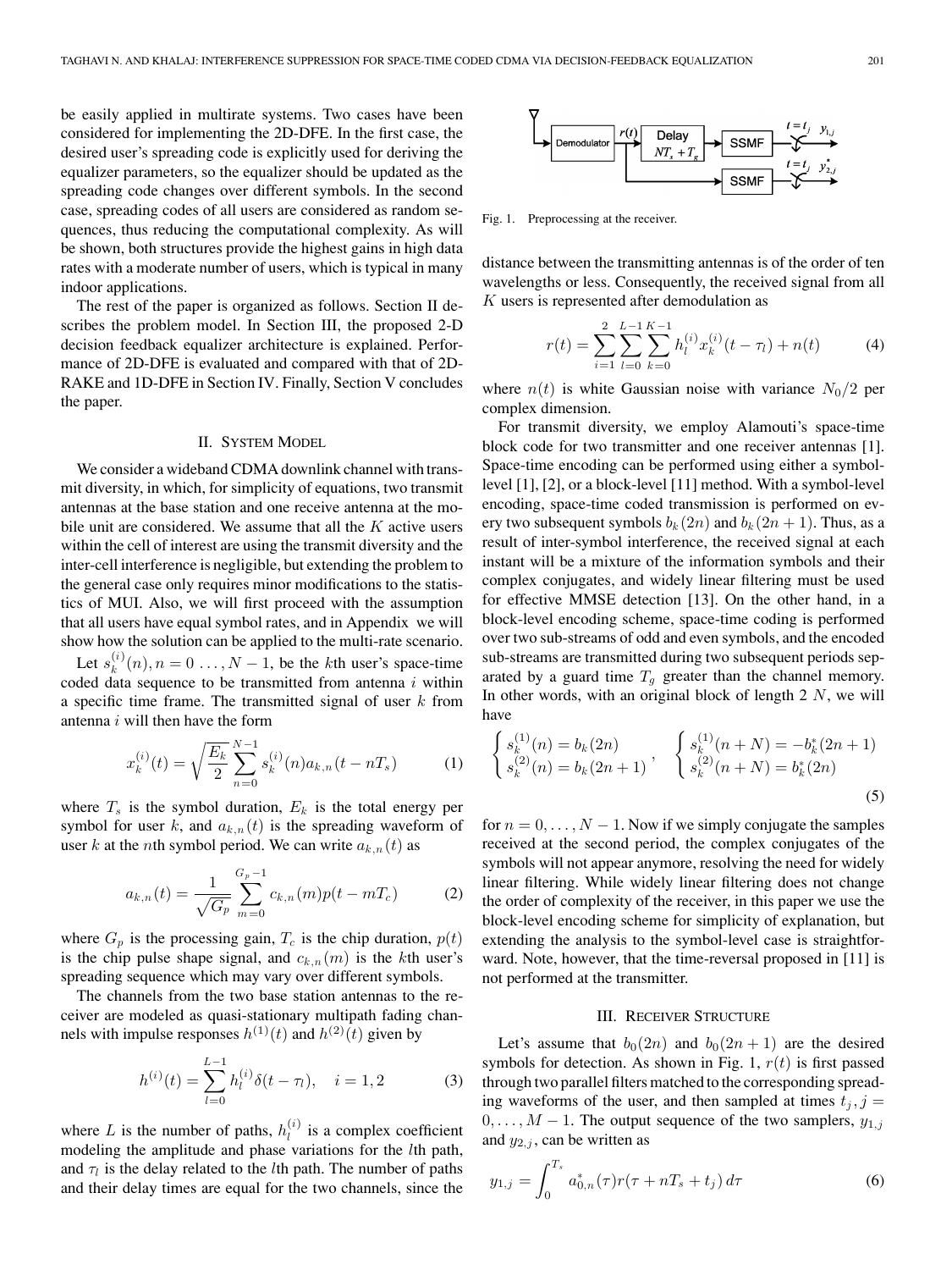

Fig. 2. Space-time coded DFE structure for two transmit antennas.

$$
y_{2,j} = \left[ \int_0^{T_s} a_{0,n+N}^*(\tau) r(\tau + (n+N)T_s + T_g + t_j) d\tau \right]^*.
$$
\n(7)

Assuming ideal correlation properties for the spreading waveforms, there will be no ISI and MUI in these samples. In this case, using a 2D-RAKE structure is optimal [14]. However, in practice, the nonzero auto- and cross-correlations of the shifted spreading waveforms introduce ISI and MUI, making the RAKE receiver work poorly in the high interference regime. As an alternative, Abdulrahman *et al.*suggested to use a fractionally spaced MMSE-DFE for single transmit antenna multiuser CDMA system [12].

In order to achieve the performance improvement brought by DFE in a multiple transmit antenna scenario, the structure shown in Fig. 2 for the two-antenna case is introduced. The feed-forward filters,  $f_{ij}(n), i, j \in \{1, 2\}$ , each have  $N_f$  taps and the sampling is performed at  $m$  times the chip-rate, i.e.,  $t_j = jT_c/m, j = 0, \dots, N_f - 1$  in (6) and (7). The feedback filters,  $g_{ij}(n), i, j \in \{1, 2\}$ , operate at the symbol rate and each have  $N_b$  taps. The input to the first decision unit for detecting  $b_0(2n)$  is equal to

$$
z_e = \sum_{l=0}^{N_f - 1} [f_{11}(N_f - 1 - l)y_{1,l} + f_{21}(N_f - 1 - l)y_{2,l}]
$$
  
+ 
$$
\sum_{i=1}^{N_b} [g_{11}(N_b - i)\hat{b}_0(2n - 2i)
$$
  
+ 
$$
g_{21}(N_b - i)\hat{b}_0(2n - 2i + 1)].
$$
 (8)

Assuming no decision error, we can rewrite (8) in matrix form

$$
z_e = \underline{F}_e^H \underline{X} \tag{9}
$$

where

$$
\underline{F}_e^H = [f_{11}(N_f - 1), \dots, f_{11}(0), f_{21}(N_f - 1), \dots, f_{21}(0)
$$
  

$$
g_{11}(N_b - 1), \dots, g_{11}(0), g_{21}(N_b - 1), \dots, g_{21}(0)]
$$
  
(10)

$$
\underline{X} = [y_{1,0}, \dots, y_{1,N_f-1}, y_{2,0}, \dots, y_{2,N_f-1}, b_0(2n-2) \dots, b_0(2n-2N_b), b_0(2n-1) \dots \dots b_0(2n-2N_b+1)]^T.
$$
\n(11)

The weight vector should be chosen to minimize the mean square error,  $J = E{ |z - b_0(2n)|^2 }$ . The solution to this MMSE problem is

$$
\underline{F}_{e,\text{opt}} = A^{-1}\underline{P} \tag{12}
$$

where

and

$$
f_{\rm{max}}
$$

 $A = E{XX<sup>H</sup>}$  (13)

$$
\underline{P} = E\{\underline{X}b_0^*(2n)\}.
$$
\n(14)

Matrix **A** and vector  $\underline{P}$  can be derived knowing the channel and assuming that the interfering users' spreading codes and all the information symbols are independent random sequences. With respect to the desired user's spreading code, we will consider the following two cases. In the first case, which we call the deterministic case, we employ the exact values of the spreading code and its autocorrelation samples to derive the equalizer taps. In the second case, which we call the random case, we model the desired user's code as a random sequence and only use its second-order statistics. Details of the derivation of the filter coefficients for both cases are given in the Appendix.

In most commercial systems, the spreading code varies over different symbols due to the long PN code used for scrambling. Therefore, in the deterministic case, the equalizer parameters should be updated for each pair of symbols, while in the random case, the same equalizer can be used for all symbols as long as the channel remains unchanged, hence resulting in a significant decrease in the system complexity. Furthermore, in a multicode system, where the receiver demodulates more than one code at a time, the same equalizer taps can be used for all codes. On the other hand, since in the random case, unlike the deterministic case, ISI is not calculated and mitigated accurately, we expect that the latter outperforms the former, especially when noise and MUI are low and ISI is the major concern.

From a complexity point of view, it can be seen that the most time-consuming parts of the algorithm are the computation and inversion of matrix *A*. In the non-adaptive standard implementation, the number of arithmetic operations for computing each of the 4  $N_f^2$  element of the four  $N_f \times N_f$  sub-matrices  $E\{ \underline{Y}_i \underline{Y}_j^H \}$ , similar to (30), is at most proportional to  $L^2$ . Also, since generally  $N_b < N_f$ , the inversion of *A* by Gaussian elimination has complexity of  $O(N_f^3)$ . Therefore, the computational complexity of the algorithm is  $O(N_f^2L^2 + N_f^3)$ .

#### IV. PERFORMANCE ANALYSIS

The minimum mean-square error for the general system described by (9) and (12) can be written as [12]

$$
J_{\min} = 1 - \underline{P}^H A^{-1} \underline{P}.
$$
 (15)

Also, using the Gaussian approximation, the overall signal-tonoise ratio per symbol at the decision unit can be estimated from the MMSE as [15]

$$
\gamma_s = (1 - J_{\text{min}})/J_{\text{min}}.\tag{16}
$$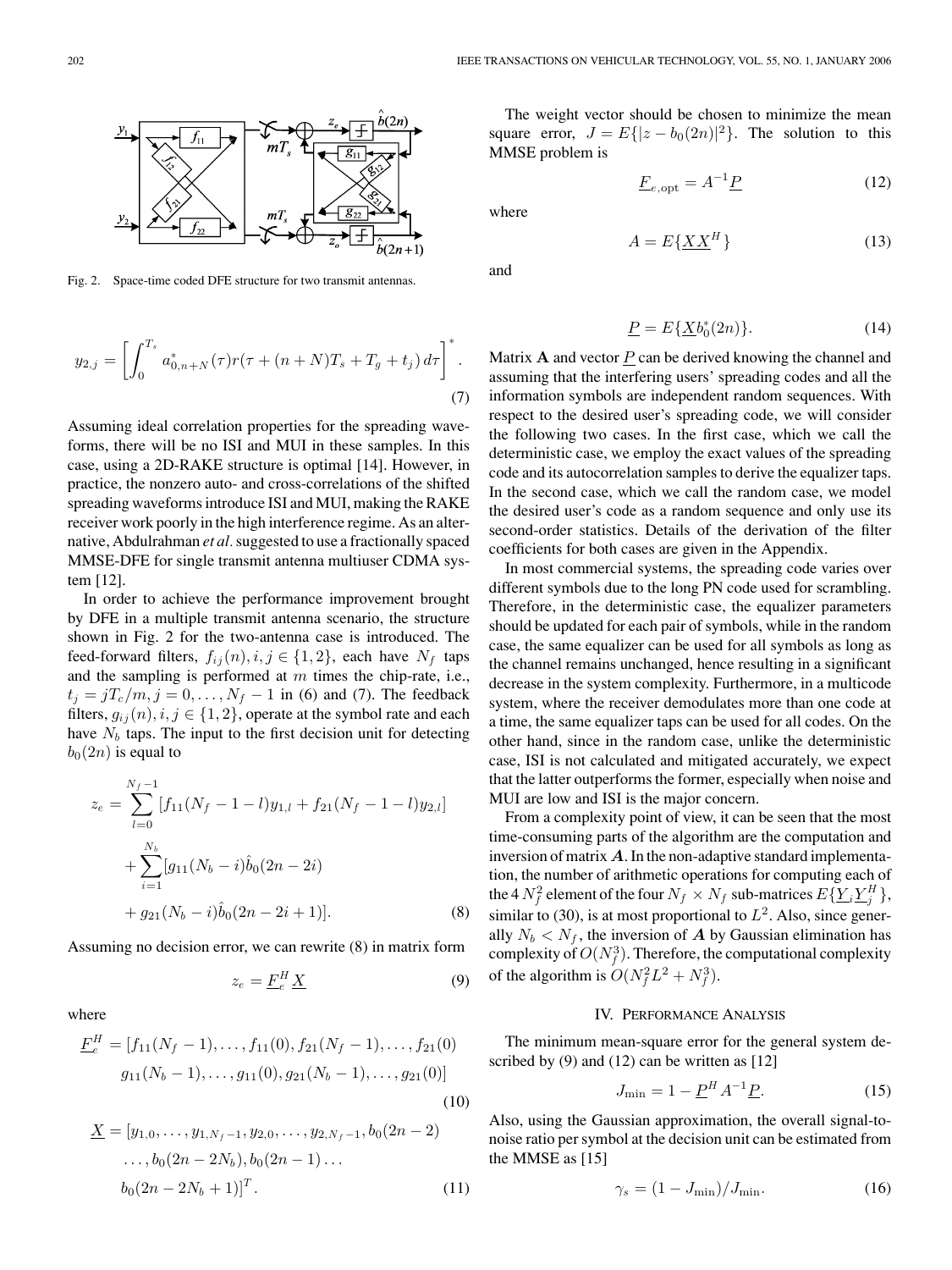

Fig. 3. Receiver BEP versus  $E_b/N_0$  ( $L = 3$  paths and  $K = 8$  users).

Thus, the bit error probability (BEP) with QPSK modulation can be approximated by

$$
P_{e,\text{bit}} = Q(\sqrt{\gamma_s}) = Q(\sqrt{\underline{P}^H A^{-1} \underline{P}/(1 - \underline{P}^H A^{-1} \underline{P})}). \quad (17)
$$

Using this result, we study the performance of a chip-rate 2D-DFE in a WCDMA forward link with QPSK modulation and spreading factor of 32. Since the BEP given by (17) depends on the channel coefficients and the desired user's spreading code (in the deterministic case), the expected value of  $P_{e, \text{bit}}$ is calculated by numerically averaging over several channel realizations. We have considered chip-synchronous Rayleigh fading channels with  $L < 32$  paths. The channel coefficients are complex Gaussian random variables with variances exponentially decreasing with the path delay, such that the variance of the Lth coefficient is 10 dB less than that of the first path. Also, the composite spreading code for each user is a user-specific binary Walsh–Hadamard code with period 32 multiplied by a common long QPSK random code. Since the channel memory is shorter than the symbol period, ISI is produced only by the adjacent symbols. Therefore, the equalizer feedback filters each only need one tap, i.e.,  $N_b = 1$ .

In Fig. 3, the bit error probability is plotted as a function of the average signal to noise per bit  $(E_b/N_0)$  for 2D-RAKE and 2D-DFE for both the deterministic and random cases. We assumed eight active (non-silent) users within the same cell/frequency, but the actual number of users can be more, depending on the service. The channel has  $L = 3$  paths and the number of 2D-DFE feed-forward taps,  $N_f$ , is equal to four. As can be seen in Fig. 3, as  $E_b/N_0$  increases, BEP of both types of DFE fall faster than RAKE, and the deterministic DFE has the lowest BEP for all values of SNR. At higher values of  $E_b/N_0$ , MUI dominates the thermal noise and the performance curve of 2D-RAKE approaches a saturation level, making the performance improvement gained by DFE more significant. To verify our performance analysis, simulation results for bit error rate



Fig. 4. BEP versus the number of active users at  $E_b/N_0 = 10$  dB ( $L = 3$ ) paths).

versus  $E_b/N_0$  is also plotted for 2D-DFE. Simulation has been performed on over 2000 blocks each containing 400 space-time coded symbols, and the channel has been assumed constant during each frame. It can be seen that the simulation results closely match the analytical results.

In Fig. 4, receiver bit error probability has been plotted versus the number of active users  $K$  for 2D-RAKE and 2-D deterministic and random DFE, at  $E_b/N_0 = 10$  dB. For comparison, BEP of RAKE and deterministic DFE without transmit diversity, but with the same total transmit power, have also been included. We have assumed three paths for channels and four feed-forward taps for all DFE structures. It is observed that as the number of users increases, the performance curves of 2-D and 1-D RAKE converge. This is a predictable result, since all the interfering signals in downlink go through the same channel as the desired signal, hence providing diversity has no effect on the signal-tointerference ratio.

An interesting observation is that 1D-DFE outperforms 2D-DFE in high traffic conditions. This result can be explained by the fact that in a single-input/single-output (SISO) channel, the receiver can, in principle, perfectly equalize the channel into a flat channel, regardless of the underlying modulation and, hence, completely cancel the MUI and ISI caused by multipath. This is what 1D-DFE does in the interference-limited regime. On the other hand, in a multi-input/single-output (MISO) channel, the receiver doesn't have enough degrees of freedom to perfectly equalize the channels from all the transmit antennas without extracting the temporal properties of the space-time coded signal. Implementing the DFE in a receiver with at least the same number of antennas as the transmitter can overcome this problem.

To estimate the required number of filter taps, bit error probability of the deterministic 2D-DFE is plotted in Fig. 5 versus the number of feed-forward taps,  $N_f$ , for different numbers of resolvable channel paths, L. In this figure,  $E_b/N_0$  is equal to 10 dB, and eight active users are assumed within the cell. As one expects, increasing the filter lengths reduces the error probability by providing more degrees of freedom for mitigating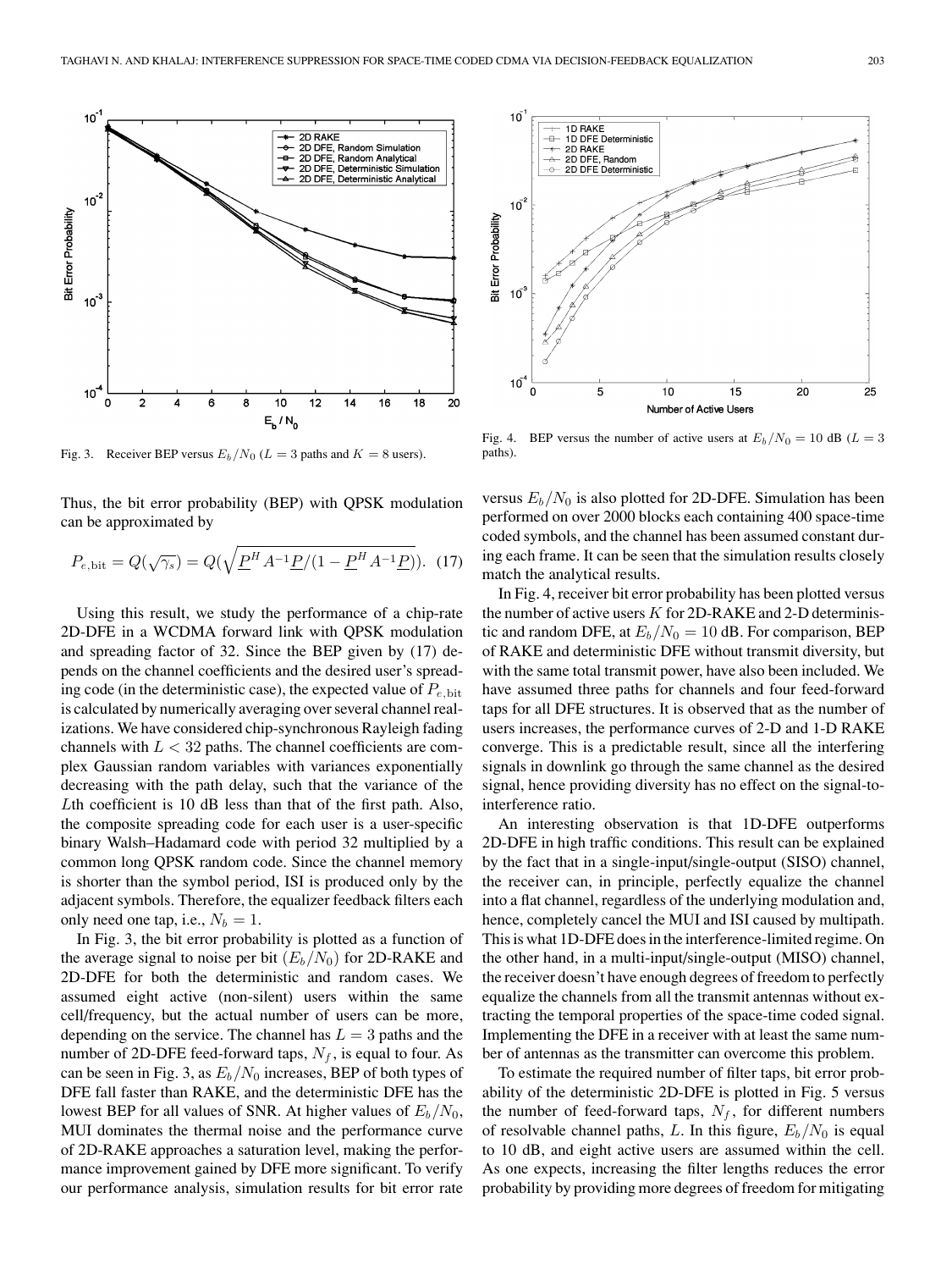

Fig. 5. BEP of deterministic DFE versus  $N_f$  for different values of L at  $E_b/N_0 = 10$  dB ( $K = 5$  users).

the mean-square error. However, for  $N_f > 1.5L$ , the error probability doesn't change significantly, as signal-to-interference plus noise ratio (SINR) is very low in the additional samples of the received signal. Therefore,  $N_f \approx 1.5 L$  is a reasonable value for the number of feed-forward taps of the DFE.

#### V. CONCLUSION

We studied the multiuser wideband CDMA downlink with space-time transmit diversity in a frequency selective channel. In order to suppress interference in addition to providing the antenna and multipath diversity in a single antenna receiver, we used a generalized version of the decision-feedback equalizer proposed in [12]. The advantage of this structure over other schemes with similar complexities is that it balances between the residual noise, ISI, and MUI, so it works well when any of these three effects dominates. Furthermore, this receiver doesn't require a separate block for space-time decoding, and can be implemented with single or multiple antennas. Two cases were assumed for calculating the filter coefficients. As we have shown, even in the random version of the 2D-DFE, which doesn't use knowledge of the spreading code of the user of interest and has much less computational complexity compared to the deterministic version, satisfactory performance improvement is achieved.

Bit error probability of the 2D-DFE structure was calculated using the Gaussian approximation. As demonstrated by the analytical results, the proposed scheme significantly outperforms the standard RAKE, especially at high signal-to-noise ratios where interference dominates. However, at very high interference levels, it was shown show that using transmit diversity cannot improve the performance, unless the degrees of freedom at the receiver is increased, e.g., by multiple antennas, or interference is suppressed by more sophisticated methods such as multiuser detection. As an overall conclusion, the proposed scheme seems to work best in high data rate indoor environments with moderate numbers of active users.

### **APPENDIX**

Expanding (6) and (7) using (1) and (4) yields

$$
y_{1,j} = \sum_{k=0}^{K-1} \sum_{l=0}^{L-1} \sum_{i=-1}^{1} \sqrt{\frac{E_k}{2}} \left[ h_l^{(1)} b_k (2(n+i)) + h_l^{(2)} b_k (2(n+i) + 1) \right]
$$
  
+ 
$$
R_{k,i}^{(1)}(t_j - iT_s - \tau_l) + n_{1,j}
$$
(18)  

$$
y_{2,j} = \sum_{k=0}^{K-1} \sum_{l=0}^{L-1} \sum_{i=-1}^{1} \sqrt{\frac{E_k}{2}} \left[ h_l^{(2)*} b_k (2(n+i)) - h_l^{(1)*} b_k (2(n+i) + 1) \right]
$$
  
- 
$$
R_{k,i}^{(2)*}(t_j - iT_s - \tau_l) + n_{2,j}
$$
(19)

where

$$
R_{k,i}^{(1)}(t) = \int_0^{T_s} a_{0,n}^*(\tau) a_{k,n+i}(\tau + t) d\tau
$$
 (20)

$$
R_{k,i}^{(2)}(t) = \int_0^{T_s} a_{0,n+N}^*(\tau) a_{k,n+N+i}(\tau + t) d\tau \qquad (21)
$$

are the cross-correlation functions of the desired spreading waveforms, and  $n_{1,j}$  and  $n_{2,j}$  are the responses of the matched filters to the thermal noise. To compute the coefficients,  *can* be written using (11) as

$$
\underline{P} = \begin{bmatrix} E\left\{ \underline{Y}_1 b_0^*(2n) \right\}_{N_f \times 1} \\ E\left\{ \underline{Y}_2 b_0^*(2n) \right\}_{N_f \times 1} \\ \underline{0}_{N_b \times 1} \\ \underline{0}_{N_b \times 1} \end{bmatrix} . \tag{22}
$$

Now, we can use (18) and (19) to compute  $E\left\{\underline{Y}_1 b_0^*(2n)\right\}$  and  $E\left\{\underline{Y}_2b_0^*(2n)\right\}$ . For example, the *mth* element of  $E\left\{\underline{Y}_1b_0^*(2n)\right\}$ is equal to

$$
E\{y_{1,m}b_0^*(2n)\} = \sqrt{\frac{E_0}{2}} \sum_{l=m+1}^{L-1} h_l^{(1)} E\left\{R_{0,0}^{(1)}(t_m - \tau_l)\right\}.
$$
\n(23)

In the deterministic case, the spreading code of the desired user is known, thus  $R_{0,0}^{(j)}(t_m-\tau_l)$  is deterministic. On the other hand, in the random case

$$
E\left\{R_{0,0}^{(j)}(t_m-\tau_l)\right\}=R_p(t_m-\tau_l)
$$
 (24)

where

$$
R_p(t) \stackrel{\text{def}}{=} \int_{-\infty}^{+\infty} p(\tau) p^*(t - \tau) d\tau.
$$
 (25)

Matrix  $\vec{A}$  can be written as (26), shown at the top of the next page, where *I* and **0** indicate the identity and zero matrices, respectively. To expand the elements of *A*, it is useful to define the following auxiliary notations. For any  $k \neq 0$ , we define

$$
\rho(i, m, n, l, q) = \frac{\det}{\pi} E \left\{ R_{k,i}^{(j)}(t_m - iT_s - \tau_l) R_{k,i}^{(j)*}(t_n - iT_s - \tau_q) \right\}
$$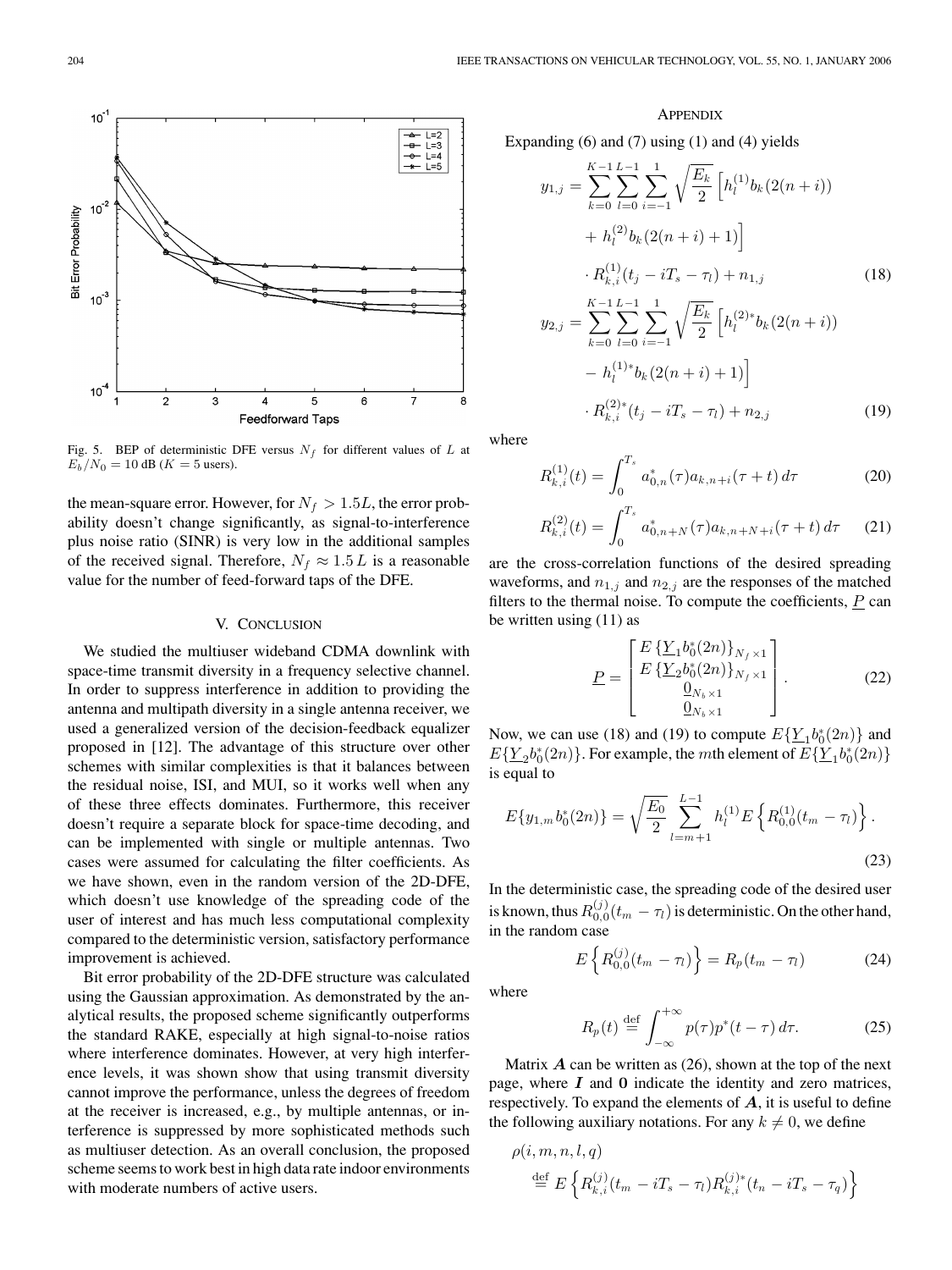$$
A = \begin{bmatrix} E\left\{\underline{Y}_{1}\underline{Y}_{1}^{H}\right\}_{N_{f}\times N_{f}} & E\left\{\underline{Y}_{1}\underline{Y}_{2}^{H}\right\}_{N_{f}\times N_{f}} & E\left\{\underline{Y}_{1}b_{0}^{*}(2n-2)\right\}_{N_{f}\times N_{b}} & E\left\{\underline{Y}_{1}b_{0}^{*}(2n-1)\right\}_{N_{f}\times N_{b}} \\ E\left\{\underline{Y}_{2}\underline{Y}_{1}^{H}\right\}_{N_{f}\times N_{f}} & E\left\{\underline{Y}_{2}\underline{Y}_{2}^{H}\right\}_{N_{f}\times N_{f}} & E\left\{\underline{Y}_{2}b_{0}^{*}(2n-2)\right\}_{N_{f}\times N_{b}} & E\left\{\underline{Y}_{2}b_{0}^{*}(2n-1)\right\}_{N_{f}\times N_{b}} \\ E\left\{b_{0}(2n-2)\underline{Y}_{1}^{H}\right\}_{N_{b}\times N_{f}} & E\left\{b_{0}(2n-2)\underline{Y}_{2}^{H}\right\}_{N_{b}\times N_{f}} & I_{N_{b}} & 0_{N_{b}} \\ E\left\{b_{0}(2n-1)\underline{Y}_{1}^{H}\right\}_{N_{b}\times N_{f}} & E\left\{b_{0}(2n-1)\underline{Y}_{2}^{H}\right\}_{N_{b}\times N_{f}} & 0_{N_{b}} & I_{N_{b}} \end{bmatrix}
$$

$$
= \frac{1}{G_p^2} \sum_{w=1-G_p}^{G_p-1} (G_p - |w|) R_p(t_m - iT_s + wT_c - \tau_l)
$$

$$
\cdot R_p^*(t_n - iT_s + wT_c - \tau_q)(1 - \delta(w)\delta(i)) \qquad (27)
$$

where  $\delta(n)$  is the Kronecker delta function, and the term  $(1 - \delta(w)\delta(i))$  guarantees the orthogonality of the un-shifted spreading codes [16], i.e., that  $R_{k,0}^{(j)}(0)=0$  for  $k\neq 0.$  Note that (29) is independent of the antenna index j and the user index  $k$ . Also

$$
\zeta^{(u,v)}(i, m, n, l, q)
$$
  
\n
$$
\stackrel{\text{def}}{=} E\left\{ R_{0,i}^{(u)}(t_m - iT_s - \tau_l) R_{0,i}^{(v)*}(t_m - iT_s - \tau_l) \right\}
$$
\n(28)

is equal to  $R_{0,i}^{(u)}(t_m - iT_s - \tau_l) R_{0,i}^{(v)*}(t_m - iT_s - \tau_l)$  for the deterministic case and equal to

$$
\begin{cases}\n\rho(i, m, n, l, q) + R_p(t_m - \tau_l) R_p^*(t_n - \tau_q) \delta(i), & \text{for } u = v \\
0, & \text{for } u \neq v\n\end{cases}
$$
\n(29)

for the random case, where the second term in the first line guarantees that  $R_{0,0}^{(j)}(0) = 1$ . Also, we define  $E_I = \sum_{k=1}^{K-1} E_k$ as the sum of the transmit powers of the interfering users.

Using the above notations, as an example, an element on the mth row and nth column of  $E\{\underline{Y}_1 \underline{Y}_1^H\}$  is given by

$$
E\left\{y_{1,m}y_{1,n}^{H}\right\}
$$
\n
$$
= \frac{E_{0}}{2} \sum_{i=-1}^{1} \sum_{l=0}^{L-1} \sum_{q=0}^{L-1} \left[h_{l}^{(1)}h_{q}^{(1)*} + h_{l}^{(2)}h_{q}^{(2)*}\right]
$$
\n
$$
\times \varsigma^{(1,1)}(i, m, n, l, q)
$$
\n
$$
+ \frac{E_{I}}{2} \sum_{i=-1}^{1} \sum_{l=0}^{L-1} \sum_{q=0}^{L-1} \left[h_{l}^{(1)}h_{q}^{(1)*} + h_{l}^{(2)}h_{q}^{(2)*}\right]
$$
\n
$$
\times \rho(i, m, n, l, q) + N_{0}E\left\{R_{0,0}^{(1)}(t_{m} - t_{n})\right\} \quad (30)
$$

where the first term contains the signal and ISI, the second term represents the MUI, and the last term takes account of the thermal noise. Other elements of *A* can also be expanded with a similar approach. Note that only  $E\{\underline{Y}_1 \underline{Y}_1^H\}$  and  $E\{\underline{Y}_2 \underline{Y}_2^H\}$ contain MUI and noise terms. The filter coefficients for detecting the odd symbols can be derived similarly.

#### *A. Generalizing to the Multi-Rate Case*

We have so far assumed that all users have equal symbol rates. In a multi-rate scenario, different users operate at equal chiprates but not necessarily equal processing gains. However, since we have modeled the interfering symbols and spreading codes as random sequences, we can virtually assume that all users are operating with the same symbol rate as that of the desired user, i.e.,  $1/T_s$ , but with modified symbol energies. So, if user k has a processing gain  $n_k$  times that of the desired user, we should replace  $E_k$  by  $E'_k = E_k/n_k$  in the above equations in order to make them applicable to the multirate case.

#### ACKNOWLEDGMENT

The authors would like to thank all the anonymous reviewers and the editor for their helpful comments.

#### **REFERENCES**

- [1] S. M. Alamouti, "A simple transmit diversity technique for wireless communications," *IEEE J. Select. Areas Commun.*, vol. 16, no. 8, pp. 1451– 1458, Oct. 1998.
- [2] R. T. Derryberry, S. D. Gray, D. M. Ionescue, G. Mandyam, and B. Raghothaman, "Transmit diversity in 3G CDMA systems," *IEEE Commun. Mag.*, vol. 4, no. 4, pp. 68–75, Apr. 2002.
- [3] P. Viswanath, D. Tse, and R. Laroia, "Opportunistic beamforming using dumb antennas," *IEEE Trans. Inf. Theory*, vol. 48, no. 6, pp. 1277–1294, Jun. 2002.
- [4] B. Lu and X. Wang, "Iterative receivers for multiuser space-time coding systems," *IEEE J. Select. Areas Commun.*, vol. 18, no. 11, pp. 2322–2335, Nov. 2000.
- [5] S. K. Jayaweera, S. J. MacMullan, H. V. Poor, and A. Flaig, "Iterative detection for space-time coded synchronous CDMA communication systems," in *Proc. VTC 2002*, vol. 4, Spring 2002, pp. 2013–2017.
- [6] I. Ghauri and D. T. M. Slock, "Linear receivers for the DS-CDMA downlink exploiting orthogonality of spreading sequences," in *Proc. 32nd Asilomar Conf. Signals, Systems, Computers*, Pacific Grove, CA, vol. 1, Nov. 1998, pp. 650–654.
- [7] G. Leus, F. Petre, and M. Moonen, "Space-time chip equalization for space-time coded downlink CDMA," in *Proc. ICC 2002*, vol. 1, Apr. 2002, pp. 568–572.
- [8] G. Wu, H. Wang, and S. Cheng, "Space-time transmit diversity with multiple access interference suppression for downlink WCDMA systems," in *Proc. PIMRC 2001*, vol. 2, Sep. 2001, pp. E-38–E-42.
- [9] W. G. Phoel and M. L. Honig, "Transmitter diversity for DS-CDMA with MMSE decision feedback," in *Proc. GLOBCOM'00*, vol. 1, 2000, pp. 133–137.
- [10] N. Al-Dhahir, "Overview of equalization schemes for space-time-coded transmission with application to EDGE," in *Proc. VTC2001*, vol. 2, Fall 2000, pp. 1053–1057.
- [11] E. Lindskog and A. Paulraj, "A transmit diversity scheme for channels with intersymbol interference," in *Proc. ICC2000*, vol. 1, Jun. 2000, pp. 307– 311.
- [12] M. Abdulrahman, A. U. H. Sheikh, and D. D. Falconer, "Decision feedback equalization for CDMA in indoors wireless communications," *IEEE J. Select. Areas Commun.*, vol. 12, no. 4, pp. 698–706, May 1994.
- [13] W. H. Gerstacker, F. Obernosterer, R. Schober, A. Lehmann, A. Lampe, and P. Gunreben, "Widely linear equalization for space-time block-coded transmission over fading ISI channels," in *Proc. VTC2002*, vol. 1, Sep. 2002, pp. 24–28.

(26)